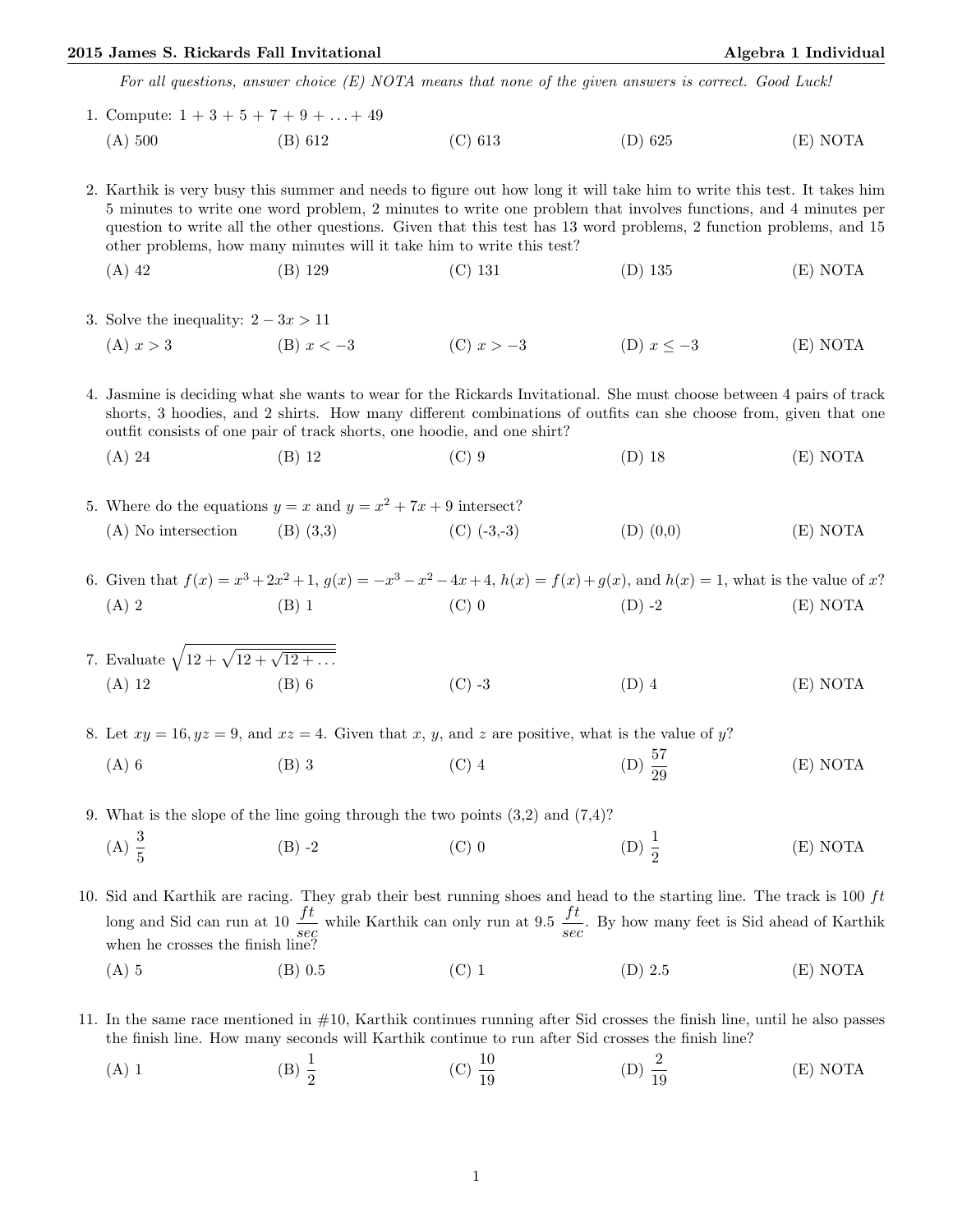## 2015 James S. Rickards Fall Invitational Algebra 1 Individual Algebra 1 Individual 12. Solve for  $x: 6x + 5 - (2x - 4) = 7x - 3(5 - x)$ (A) -3 (B) 3 (C) 4 (D) 6 (E) NOTA

- 13. Aniketh and Varun are building a fort. Aniketh can build a fort in 3 days while Varun can build one in 2 days. Aniketh starts building the fort alone for one day. The next day, Varun comes and helps build the fort with Aniketh. How many days does it take to finish the fort after Varun arrives?
	- (A) 1 (B)  $\frac{3}{2}$ (C)  $\frac{6}{5}$ (D)  $\frac{1}{2}$ (E) NOTA

14. Puneet and Rohith are making a bhangra dance team. They have 10 potential candidates but they only need 2 girls and 1 boy. If 6 of the candidates are girls, how many ways can they choose their team?

- (A) 15 (B) 30 (C) 36 (D) 60 (E) NOTA
- 15. What is the equation of the perpendicular bisector of the line segment with endpoints (0,0) and (4,6)?

(A) 
$$
y = \frac{3}{2}x + 3
$$
 (B)  $y = \frac{3}{2}x + \frac{13}{3}$  (C)  $y = \frac{-2}{3}x + 3$  (D)  $y = \frac{-2}{3}x + \frac{13}{3}$  (E) NOTA

16. Sohan and Sidhika are shopping together. Sidhika buys 2 pencils and 3 pens for \$3.60. Sohan buys 5 pens and 1 pencil for \$4.60. How much does one pencil and one pen cost?

- (A) \$1 (B) \$1.40 (C) \$1.60 (D) \$2 (E) NOTA
- 17. Anvitha, angry that Sohan bought school supplies without her, begins giving her friends math problems and forcing them to do the problems. If 6 of her friends can do 6 problems in 6 seconds, then how long does it take 12 of her friends to do 12 problems?
	- (A) 4 seconds (B) 12 seconds (C) 6 seconds (D) 9 seconds (E) NOTA

18. Rida, RJ, and Meit are at a professional arm wrestling competition. The probability that Rida wins a round of arm wrestling is  $\frac{9}{10}$ . The probability that RJ wins a round is  $\frac{2}{10}$ , and the probability Meit wins a round is  $\frac{3}{10}$ . If they each had one round that day (and it was not with each other), what is the probability Meit and RJ win, but Rida loses?

(A)  $\frac{7}{10}$ (B)  $\frac{27}{500}$ (C)  $\frac{3}{500}$ (D)  $\frac{3}{50}$ (E) NOTA

19. Given  $x^2 + y^2 = 12$ , and  $xy = 12$ , find the positive value of  $x + y$ .

- (A) 0 (B) 3 (C) 6 (D) 9 (E) NOTA
- 20. Using the same information from the previous question, what is  $x^3 + y^3$ ? (Hint: Use your answer from the previous question)
	- (A) 0 (B) 3 (C) 6 (D) 9 (E) NOTA
- 21. The Brotherhood (consisting of 6 members) sit around a circular table with six chairs to discuss their next mission. Two members of the brotherhood, Rohith and Puneet, must sit next to each other. How many ways can they sit around the table?
	- (A) 36 (B) 48 (C) 84 (D) 120 (E) NOTA